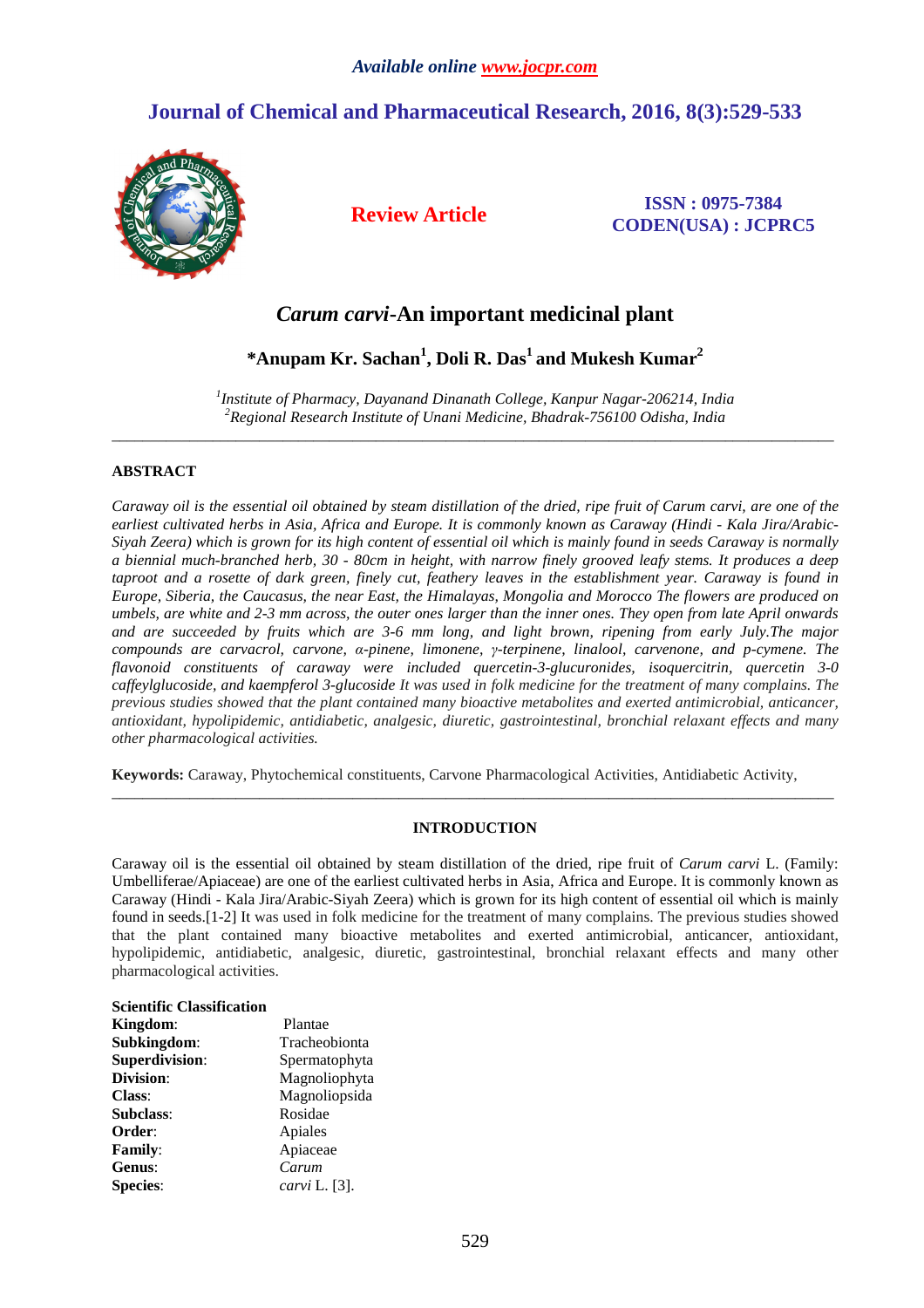**Vernacular Name Hindi:** Kalajira; **Telugu:** Nalla Jeelakarra;

**English:** Black Caraway, Caraway; Sanskrit: Asitajiraka, Krishna jeeraka; **Tamil: Karamiiragam, Shimaishambu; Unani:** Zeeraa Siyaah, Kamoon, Kamoon-roomi **Urdu:** Kala Zira and Karo Jeero, Zira Siyah [4-5]

\_\_\_\_\_\_\_\_\_\_\_\_\_\_\_\_\_\_\_\_\_\_\_\_\_\_\_\_\_\_\_\_\_\_\_\_\_\_\_\_\_\_\_\_\_\_\_\_\_\_\_\_\_\_\_\_\_\_\_\_\_\_\_\_\_\_\_\_\_\_\_\_\_\_\_\_\_\_





**Fig. 1: Plants with Flowers/Fruits** Fig. 1: Leaves

# **Geographical distribution:**

Caraway is found in Europe, Siberia, the Caucasus, the near East, the Himalayas, Mongolia and Morocco. Found in North America after being introduced. [6]

# **Description:**

Caraway is normally a biennial much-branched herb, 30 - 80cm in height, with narrow finely grooved leafy stems. It produces a deep taproot and a rosette of dark green, finely cut, feathery leaves in the establishment year. It has a high vernalisation requirement to initiate the production of flowering stems in the second year, which grow to a height of up to 75cm. The flowers are produced on umbels, are white and 2-3 mm across, the outer ones larger than the inner ones. They open from late April onwards and are succeeded by fruits which are 3-6 mm long, and light brown, ripening from early July. [7]

# **Chemical Composition:**

The major compounds occurring in caraway are carvacrol, carvone, α-pinene,limonene, γ-terpinene, linalool, carvenone, and *p*-cymene, whereas the major compounds occurring in cumin are cuminaldehyde, limonene, α- and β-pinene, 1,8-cineole, *o*- and *p*-cymene, α- and γ-terpinene, safranal and linalool. In aqueous and solvent derived seed extracts, diverse flavonoids, isoflavonoids, flavonoid glycosides, monoterpenoid glucosides, lignins and alkaloids and other phenolic compounds have been found.[8-13] Roots of caraway have also been found to contain flavonoids.[14] The seed and root of caraway showed the presence of polyacetylenic compounds. [15] In a recent study, a nonspecific lipid transfer protein has been isolated from the cumin seed.[16] Several nutrients (vitamins, amino acids, protein, and minerals), starch, sugars and other carbohydrates, tannins, phytic acid and dietary fiber components have also been found in cumin seeds.[17-21]. An aromatic compound, glucoside and a glucide were isolated from the water-soluble portion of the methanolic extract of caraway fruit (Carum *carvi* L.). Their structures were clarified as 2-methoxy-2-(4'- hydroxyphenyl) ethanol, junipediol A 2-O-beta-D-glucopyranoside and L-fucitol [22]. The flavonoid constituents of caraway were included quercetin-3-glucuronides, isoquercitrin, quercetin 3-0 caffeylglucoside, and kaempferol 3-glucoside [23].

# **Physiochemical parameter:**

Moisture: not more than10%, total ash on dry mass: not more than8%, acid insoluble ash on dry basis: not more than1.5%, volatile oil content on dry basis, ml/100g: not less than2.5, alcohol-soluble extractive: not less than 2%, water-soluble extractive: not less than 12 % [24-25]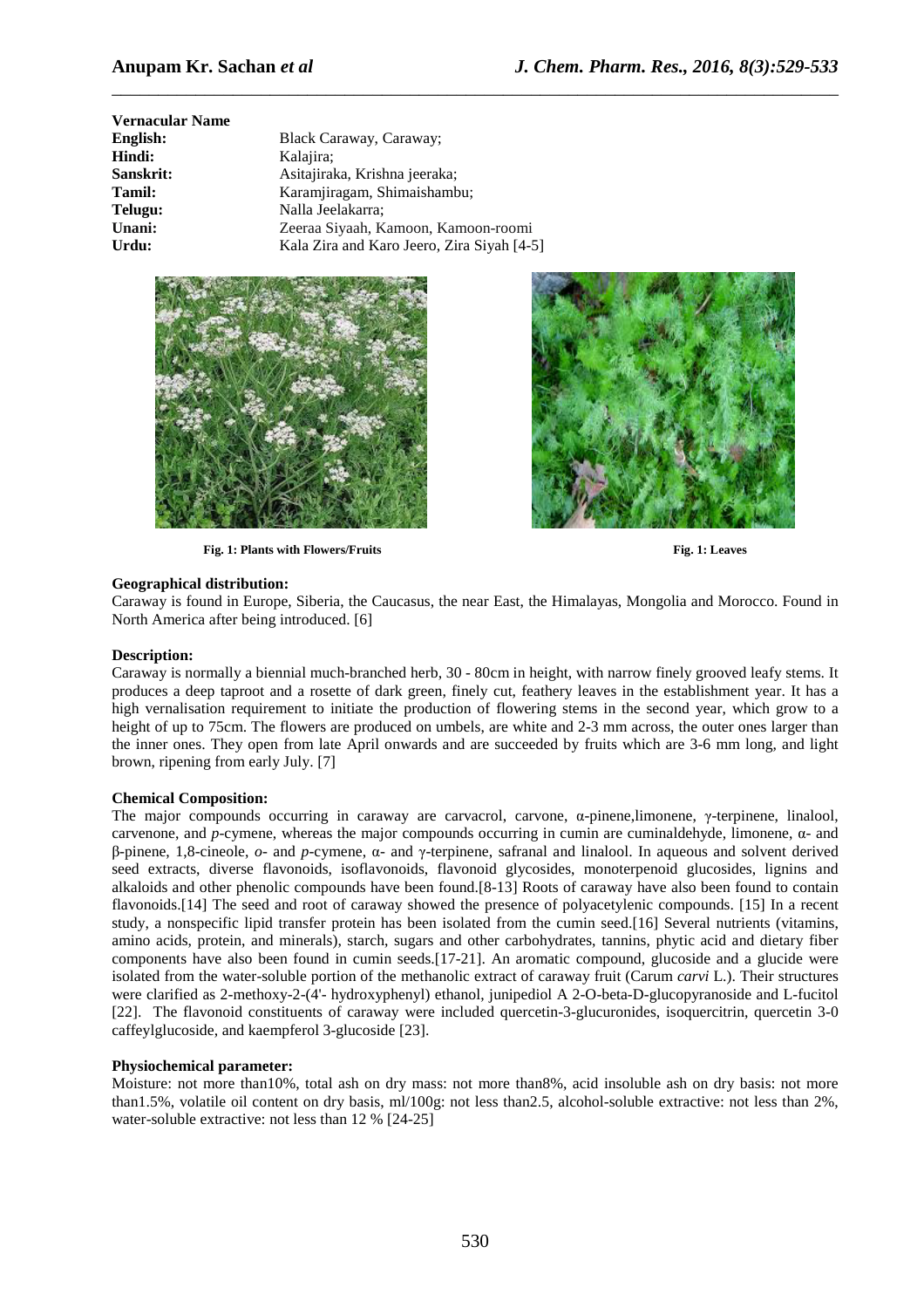# **Traditional uses:**

Caraway was used for gastrointestinal cramps and feelings of fullness, as well as nervous cardiac-gastric complaints, in spasmodic gastrointestinal complaints, flatulence, irritable stomach, indigestion, lack of appetite, dyspepsia in adults, and in relieving flatulent colic of infants. It was also used as tranquilizer, diuretic, emenagogue, and gastric stimulant, aphrodisiac, astringent, in the treatment of morning sickness, headache, to improve liver function, in bronchopulmonary disorders, cough and as an analgesic. Vapor of caraway seeds is used to relief lumbago and rheumatism. The seeds were also used for the treatment of scabies. Caraway was also used to improve lactation in nursing mothers. The essential oil is used as constituent in mouthwashes and bath additives and in perfumery, for scenting soap and as a parasiticide [26-28]. It was commonly used as flavouring in ice-cream, candy, meat, cheese, condiments, soft drinks, and alcoholic beverages. [29]

\_\_\_\_\_\_\_\_\_\_\_\_\_\_\_\_\_\_\_\_\_\_\_\_\_\_\_\_\_\_\_\_\_\_\_\_\_\_\_\_\_\_\_\_\_\_\_\_\_\_\_\_\_\_\_\_\_\_\_\_\_\_\_\_\_\_\_\_\_\_\_\_\_\_\_\_\_\_

# **Pharmacological activity:**

# **1. Antioxidant activity:**

Cumin and caraway products (oils as well as their aqueous and solvent derived extracts) have shown significant antioxidant activity in several test methods. These effects are documented as their ability to prominently quench hydroxyl, 1,1-diphenyl-2-picrylhydrazyl (DPPH) radicals and lipid peroxides. The other assays employed were ferricthiocyanate method in linoleic acid system, Fe ascorbate-induced rat liver microsomal lipid peroxidation (LPO), soybean lipoxygenase dependent lipid peroxidation and ferric reducing ability. A caraway root extract has also shown significant anti-DPPH radical activity. The cumin and caraway oils exhibited high antioxidant activity which has been attributed largely to the presence of monoterpene alcohols, linalool, carvacrol, anethole and estragol, flavonoids and other polyphenolic compounds. The antiradical profile of caraway has been proposed as the underlying mechanism for their multifaceted pharmacological properties such as antimicrobial, antidiabetic, anticarcinogenic/antimutagenic, antistress, antiulcerogenic, etc. as outlined in the succeeding sections.[30-31]

# **2. Antimicrobial activity:**

Numerous investigations have revealed a potential antimicrobial activity of cumin and caraway products (oils as well as their aqueous and solvent derived extracts). This antibacterial action was assessed against a range of useful and pathogenic gram-positive and gram-negative bacterial strains. Cumin seed oil and alcoholic extract inhibited the growth of *Klebsiella pneumoniae* and its clinical isolates and caused improvement in cell morphology, capsule expression and decreased urease activity. The ability of caraway oils to inhibit the growth of fungi and bacteria is attributed to carvone, limonene and linalool, whereas limnonene, eugenol, -pinene and some other minor constituents have been suggested to contribute to the antimicrobial activity of cumin oil. The antibacterial activity of carvacrol (5-isopropyl-2-methylphenol) is amply documented in various experimental studies and is suggested to be in synergism with its precursor *p*-cymene. Antifungal activity of cumin and caraway oil is recorded against soil, food, animal and human pathogens, including dermatophytes, *Vibrio* spp., yeasts, aflatoxins and mycotoxin producers. Carvacrol (from caraway oil) proved most active against *Penicillium citrinum*.[32-33]

# **3. Anticarcinogenic/antimutagenic activity**

In independent studies, dietary supplementation of both cumin and caraway was found to prevent the occurrence of ratcolon cancer induced by a colon-specific carcinogen, 1,2-dimethylhydrazine (DMH). In cumin receiving animals, nocolon tumors were observed. The excretion of fecal bile acids and neutral sterols was significantly increased, and cumin was shown to protect the colon and to decrease the activity of β-glucuronidase and mucinase enzymes. βglucuronidase increases the hydrolysis of glucuronide conjugates and liberates the toxins, while the increase in mucinase activity may enhance the hydrolysis of the protective mucins in the colon. Histopathological studies also showed lesser infiltration into the submucosa, fewer papillae and lesser changes in the cytoplasm of the cells in the cumin-treated colon. In cumintreated rats, the levels of cholesterol, cholesterol/phospholipid ratio and 3 methylglutaryl COA-reductase activity were reduced. [34-35]

# **4. Antidiabetic activity:**

The antidiabetic effects of cumin and caraway products are amply documented. In a glucose tolerance test conducted in rabbits, cumin significantly increased the area under the glucose tolerance curve and hyperglycemic peak. A methanolic extract of cumin seeds reduced the blood glucose and inhibited glycosylated hemoglobin, creatinine, blood urea nitrogen and improved serum insulin and glycogen (liver and skeletal muscle) content in alloxan and streptozotocin (STZ) diabetic rats. The collateral benefits included decreased creatinine, urea nitrogen and improved insulin and glycogen in tissue and skeletal muscles, accompanied by a reduction in rat tail tendon collagenlinked fluorescence and pepsin digestion which are implicated in the pathogenesis of diabetic micro-vascular complications. In another study, an aqueous extract of cumin prevented *in vitro* glycation of total soluble protein, αcrystallin, and delayed the progression and maturation of STZ-induced cataract in rats. Cumin prevented loss of chaperone activity in diabetic rats and also attenuated the structural changes of α-crystallin in lens, which is a longlived protein and is susceptible to several post-translational modifications in certain diabetic conditions.[36-37]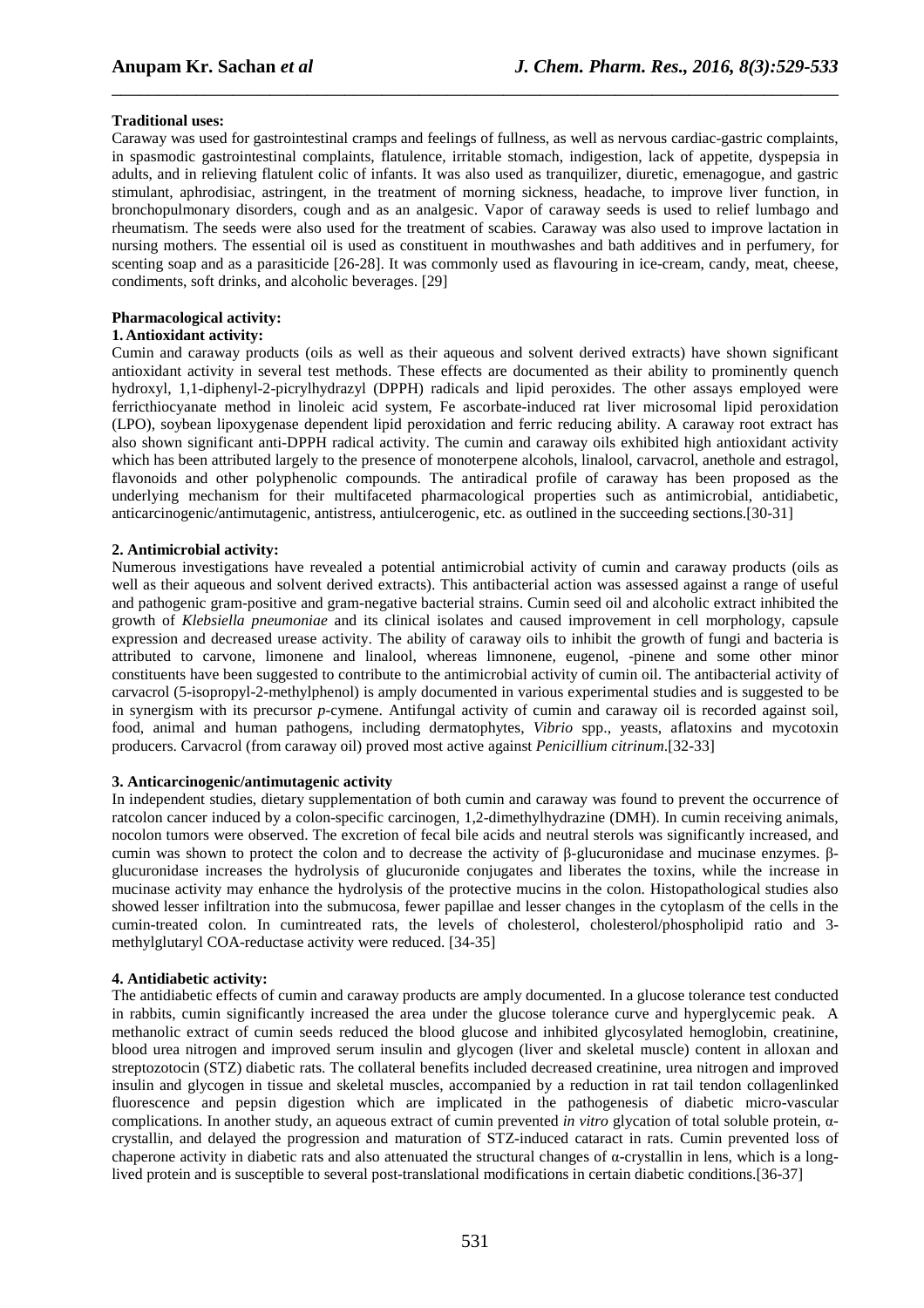# **5. Diuretic activity:**

The traditional use of caraway as a diuretic was confirmed in an experimental study in which peroral treatment of an aqueous extract of caraway (in acute and sub-chronic mode) was shown to increase the urine output during and after 24 hours in rat. The urinary levels of sodium and potassium were found to be increased, while in plasma these were not affected. Carum extract did not produce any renal toxicity or any other adverse effects during the study period.[38]

\_\_\_\_\_\_\_\_\_\_\_\_\_\_\_\_\_\_\_\_\_\_\_\_\_\_\_\_\_\_\_\_\_\_\_\_\_\_\_\_\_\_\_\_\_\_\_\_\_\_\_\_\_\_\_\_\_\_\_\_\_\_\_\_\_\_\_\_\_\_\_\_\_\_\_\_\_\_

# **6. Immunomodulatory activity:**

In a recent study, oral treatment with cumin showed immuno-modulatory properties in normal and immunesuppressed animals via modulation of T lymphocytes′ expression in a dose-dependent manner. It stimulated the T cells′ (CD4 and CD8) and Th1 cytokines′ expression in normal and cyclosporine-induced immune-suppressed mice. In restraint stressinduced immune-suppressed animals, the active compound of cumin countered the depleted T lymphocytes, decreased the elevated corticosterone levels and size of adrenal glands and increased the weight of thymus and spleen.[39]

# **7. CNS activity:**

Administration of cumin oil suppressed the development and expression of morphine tolerance (as measured by tailflick method). The morphine dependence was also reversed in a dose-dependent manner as evaluated by decreased conditioning scores (the acquisition and expression of morphine-induced conditioned place preference) in mice. [40]

#### **8. Estrogenic/anti-osteoporotic activity:**

Cumin and caraway seeds are reported to be estrogenic. Potential effects of caraway on hormone and reproductive parameters of female ovariectomized rats are demonstrated due possibly to the presence of estrogenic isoflavonoids, luteolin and apigenin. An aqueous and an ethanolic extract of caraway seeds produced significant antifertility effect via modulation of follicle stimulating hormone (FSH) and leutinizing hormone (LH) levels, while the estrogen levels were increased. This was accompanied by an increase in the weight of ovary, uterus and also body weight. Caraway oil was effective in inhibiting tonic and phasic rhythmic contractions of isolated uterine preparations.[41]

#### **9. Gastrointestinal activity:**

In human trial studies, some herbal preparations consisting predominantly caraway have shown efficacy in relieving dyspeptic symptoms.The antispasmodic effect of an alcoholic extract of caraway has shown inhibitory effects on smooth muscle contractions induced by the spasmogens, acetylcholine and histamine. This response has been evaluated to explain the beneficial effect of caraway in relieving gastrointestinal symptoms associated with dyspepsia. In a study done on 12 intestinal bacteria, caraway oil displayed high degree of selectivity, inhibiting the growth of potential pathogens at concentrations that had no effect on the beneficial bacteria examined. This effect was related to the efficacy and usefulness of caraway oil in traditional medicine for treating symbiosis which is associated with a number of gastrointestinal and systemic disorders.[42]

#### **Precaution and adverse reactions:**

No health hazards or side effects are known in conjunction with the proper administration of designated therapeutic dosage.

# **Dosage:**

**Mode of administration:** Preparations from the essential oil are for internal use.

**Daily dosage:** The average single dose of oil is 2 to 3 drops on sugar. The average daily dose of oil is 3 to 6 drops.

**Storage:** Protect from light and moisture in glass or metal containers.

#### **REFERENCES**

[1] AK Sachan; NK Sachan; S Kumar; A Sachan; SS Gangwar, *European Journal of Scientific Research,* **2010**, 46(2), 194-203.

[2]J Sedlakov; B Kocourkova; V Kuban, *Czech. J Food Sci.*, **2001**, 19(1), 31-36.

[3] VV Sivarajan; I Balachandra. *Ayurvedic Drugs and their Plant Sources*, (Oxford and IBH Publication, New Delhi), **1994.**

[4] CP Khare. Springer Science and Business Media, LLC, **2007**, 124-125.

[5] Medicinal plants with usage, patents and their publications. http://medplants. blogspot.com/**2012**/05/carum-carvikalajirakrishnajeeraka.html

[6] E Guenther. The essential oils, 4<sup>th</sup> Edition, *Krieger Co. Inc.* NewYork, 1977, 573-584.